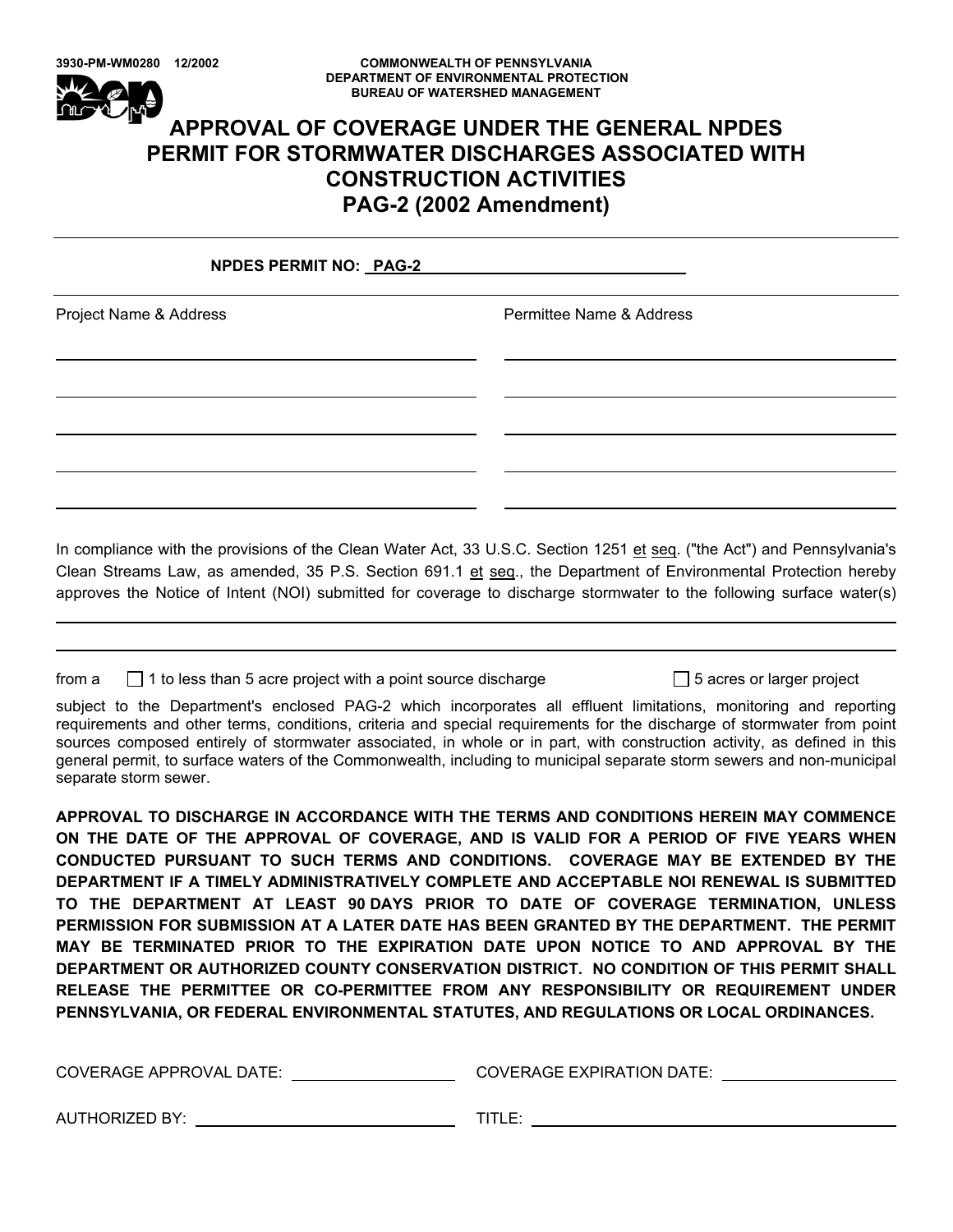# **Table of Contents**

| <b>Subject</b>  |                                                                                                         | Page |
|-----------------|---------------------------------------------------------------------------------------------------------|------|
|                 |                                                                                                         |      |
|                 | PART A - Effluent Limitations, Monitoring, Reporting and Recordkeeping Requirements, and Prohibitions 3 |      |
| 1 <sub>1</sub>  |                                                                                                         |      |
| 2.              |                                                                                                         |      |
| 3.              |                                                                                                         |      |
| 4.              |                                                                                                         |      |
|                 |                                                                                                         |      |
| $\mathbf{1}$ .  |                                                                                                         |      |
| 2.              |                                                                                                         |      |
| 3.              |                                                                                                         |      |
|                 |                                                                                                         |      |
| 1.              |                                                                                                         |      |
| 2.              |                                                                                                         |      |
| 3.              |                                                                                                         |      |
| 4.              |                                                                                                         |      |
| 5.              |                                                                                                         |      |
| 6.              |                                                                                                         |      |
| 7 <sub>1</sub>  |                                                                                                         |      |
| 8.              |                                                                                                         |      |
| 9.              |                                                                                                         |      |
| 10 <sub>1</sub> |                                                                                                         |      |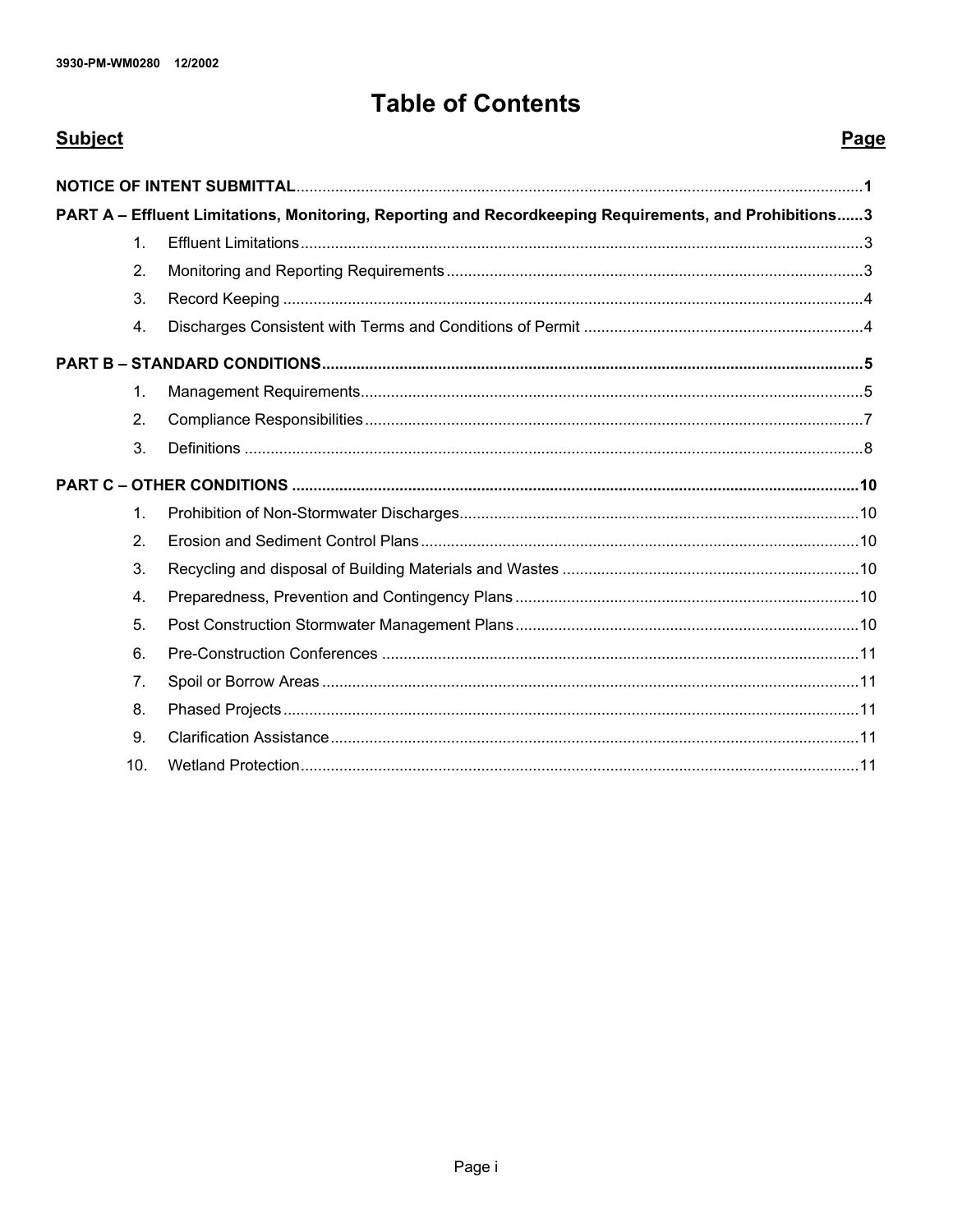#### **COMMONWEALTH OF PENNSYLVANIA DEPARTMENT OF ENVIRONMENTAL PROTECTION BUREAU OF WATERSHED MANAGEMENT**

# **GENERAL NPDES PERMIT FOR STORMWATER DISCHARGES ASSOCIATED WITH CONSTRUCTION ACTIVITIES**

#### **PAG-2 (2002 Amendment)**

This permit applies to earth disturbance activities, other than agricultural plowing and tilling, timber harvesting activities and road maintenance activities, that disturb five (5) or more acres, or an earth disturbance on any portion, part, or during any stage of, a larger common plan of development or sale that involves five (5) or more acres of earth disturbance, AND, earth disturbance activities with a point source discharging to surface waters of the Commonwealth that disturb from one (1) to less than five (5) acres, or an earth disturbance on any portion, part, or during any stage of, a larger common plan of development or sale that involves one (1) to less than five (5) acres of disturbance.

# **Notice of Intent (NOI) Submittal**

- 1. GENERAL INFORMATION AND REQUIREMENTS
	- a. Persons proposing to discharge stormwater associated with construction activities and eligible persons proposing to expand the scope of previously authorized construction activity which discharges stormwater, who wish to be covered by this general permit, must submit an administratively complete and acceptable Notice of Intent (NOI) to the Department or authorized County Conservation District at least 30 days prior to commencing the construction activity. The NOI shall be filed in accordance with the detailed instructions specified in the NOI instruction package.
	- b. The Department or authorized County Conservation District may notify the permittee at any time that the activities pursuant to this permit are not being met. Upon plan review or site inspection the Department or authorized County Conservation District may require E & S Plan revisions or other appropriate action to ensure compliance with the conditions of this permit.
	- c. Operators of all construction activities shall develop, implement, and maintain erosion and sediment and post construction stormwater best management practices (BMPs) and other pollution prevention measures required by this permit.
	- d. Erosion and sediment control BMPs shall be designed and implemented to meet the standards and specifications identified in Chapters 91-105, any other applicable laws and regulations, and in the Department's Erosion and Sediment Pollution Control Manual, No. 363-2134-008, as amended and updated, or an approved alternative, when legally authorized.
	- e. The Erosion and Sediment Control Plan (E&S Plan), Post Construction Stormwater Management Plan (PCSM Plan), and Preparedness, Prevention, and Contingency Plan (PPC Plan) shall identify appropriate BMPs that will be implemented to ensure that existing and designated uses of surface water are protected and maintained.
	- f. The permittee or co-permittee shall have the E&S Plan, PPC Plan, PCSM Plan, and other documents required by this permit available at the site and available for review by the Department, Conservation District or other authorized local, state, or federal government official.
- 2. The following activities are not eligible for coverage under this permit:
	- a. Discharges to waters with a designated or existing use of High Quality or Exceptional Value pursuant to 25 Pa. Code Chapter 93;
	- b. Discharges which contain hazardous pollutants, toxics, or any other substance which because of its quantity, concentration, or physical, chemical, or infectious characteristics - may cause or contribute to an increase in mortality or morbidity in either an individual or the total population, or pose a substantial present or future hazard to human health or the environment when discharged into surface waters of the Commonwealth;
	- c. Discharges which individually or cumulatively have the potential to cause significant adverse environmental impact;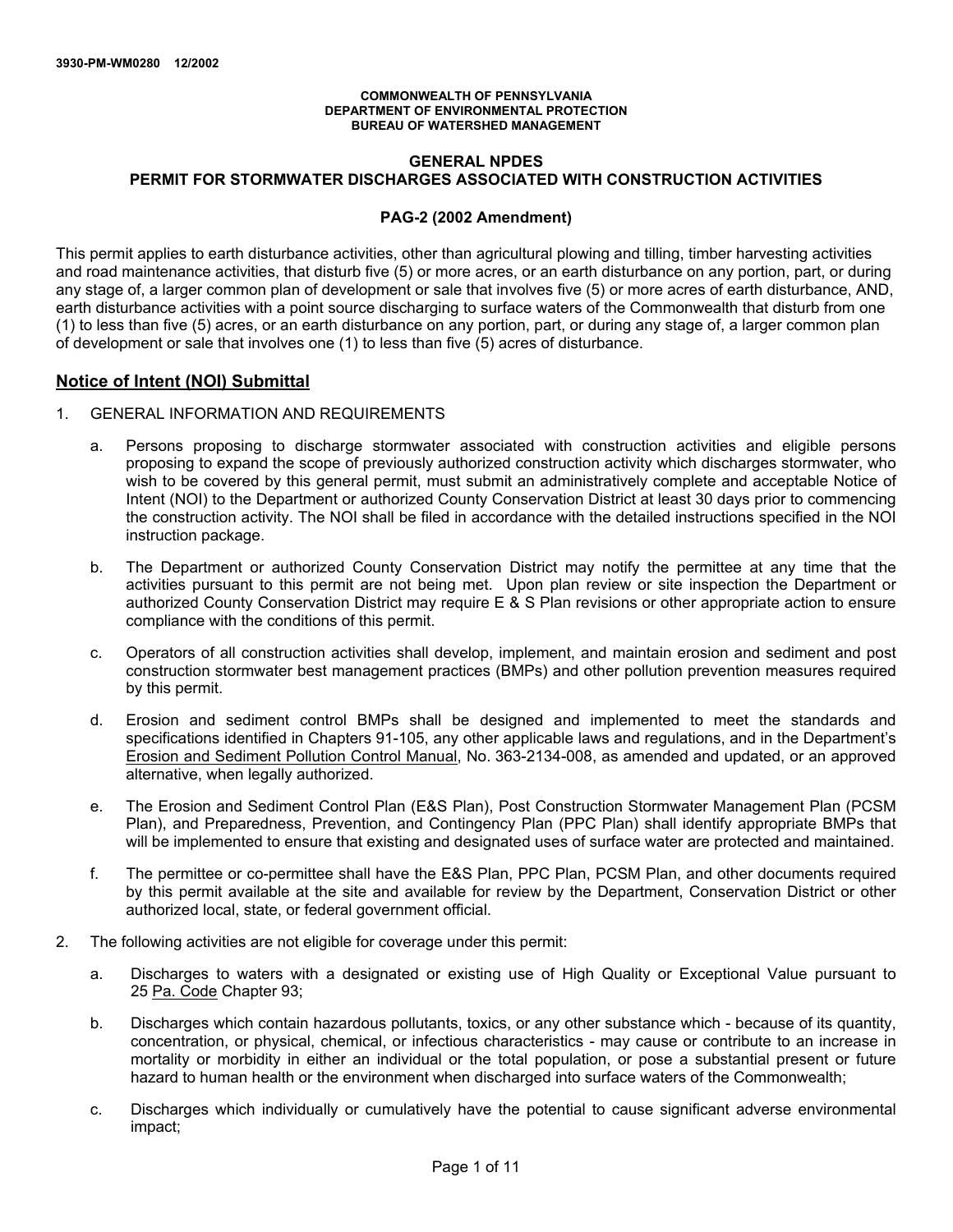- d. Discharges to waters for which NPDES general permit coverage is prohibited under 25 Pa. Code Chapter 92;
- e. Discharges which are not, or will not be in compliance with any of the terms or conditions of this general permit;
- f. Discharges from a person who has failed and continues to fail to comply has shown a lack of ability or intention to comply with a regulation, permit, schedule of compliance or order issued by the Department.
- g. Discharges subject to categorical point source effluent limitations promulgated by EPA;
- h. Discharges which do not, or will not, result in compliance with applicable effluent limitations or water quality standards;
- i. Discharges from construction activities for which the Department requires an Individual NPDES permit to ensure compliance with the Clean Water Act, the Clean Streams Law, or rules and regulations promulgated thereto; or where a change has occurred in the availability of demonstrated technology or practices for the control or abatement of pollutants applicable to the point source;
- j. Discharges associated with coal mining or non-coal mining activities pursuant to the Department's regulations at 25 Pa. Code Chapters 77 and 86-90.
- k. Discharges associated with a construction activity that may adversely affect a Pennsylvania or federal endangered or threatened species or its habitat;
- l. Discharges from a site where other point source(s) require the issuance of an Individual NPDES permit.
- 3. The Department, or the authorized County Conservation District may require by written notice any person authorized by this permit to apply for an Individual NPDES permit. This notice shall include the following: (1) a brief statement of the reasons for the decision, (2) an application form for an Individual NPDES permit, and (3) a statement setting a 90 day deadline for the owner or operator to file the application.
- 4. Persons requesting a renewal of coverage under this general permit must submit to the Department or authorized County Conservation District an administratively complete and acceptable NOI, at least 90 days prior to the expiration date of the coverage, unless permission has been granted by the Department or authorized County Conservation District for submission at a later date. In the event that a timely, administratively complete, and acceptable application for renewal of coverage has been submitted and the Department or authorized County Conservation District is unable, through no fault of the permittee, to reissue the approval for coverage before the expiration date of the approved coverage, the terms and conditions of the approved coverage will be automatically continued and will remain fully effective and enforceable pending the issuance or denial of the renewal of coverage, provided the permittee is, and has been, operating in compliance with the terms and conditions of the permit.
- 5. No condition of this permit shall release any person from any responsibility or requirements under other federal or Pennsylvania environmental statutes or regulations or local ordinances.

The General NPDES Permit for Stormwater Discharges Associated with Construction Activities PAG-2 is issued December 7, 2002 and shall expire at midnight December 7, 2007 unless reissued on or before this date by the Department.

**BY** 

**STUART I. GANSELL DIRECTOR BUREAU OF WATERSHED MANAGEMENT**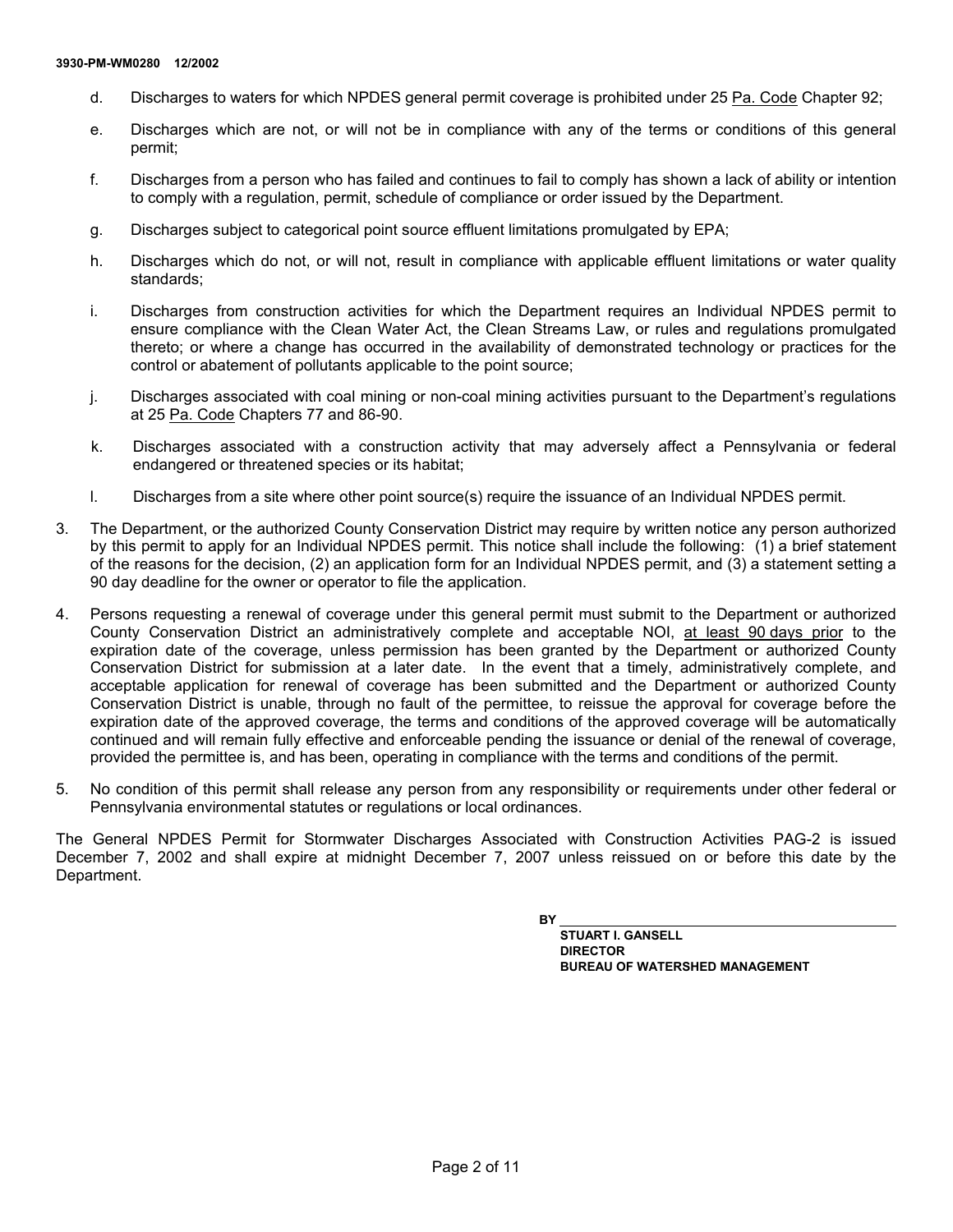#### **PART A**

# **EFFLUENT LIMITATIONS, MONITORING AND REPORTING REQUIREMENTS**

# **1. EFFLUENT LIMITATIONS**

#### **a. Best Management Practices (BMPs)**

This permit establishes effluent limitations in the form of implemented BMPs identified in PPC Plans, PCSM Plans, and E&S Plans which restrict the rates and quantities of sediment, stormwater runoff and associated pollutants from being discharged into surface waters of the Commonwealth and which replicate preconstruction infiltration and runoff conditions to the maximum extent possible.

#### **b**. **Applicable Effluent Limitations**

All stormwater discharges associated with construction activities must comply with applicable effluent limitations established in 25 Pa. Code Chapters 91-105.

#### **c. Water Quality Based Effluent Limitations**

Water quality based effluent limitations shall be imposed under applicable state and federal law when necessary to ensure that the water quality standards of the receiving water are attained. Discharges of stormwater associated with a construction activity shall not result in a violation of the water quality standards.

#### **2. MONITORING AND REPORTING REQUIREMENTS**

# **a. Visual Inspections**

The permittee and co-permittee must ensure that visual site inspections are conducted weekly, and after each measurable precipitation event by qualified personnel, trained and experienced in erosion and sediment control, to ascertain that the Erosion and Sediment Control (E&S) BMPs are operational and effective in preventing pollution to the waters of the Commonwealth. A written report of each inspection shall be kept, and include:

- (1) a summary of site conditions, E&S BMP's, and compliance; and
- (2) the date, time, and the name of the person conducting the inspection.

#### **b. Non-compliance Reporting**

Where E&S BMP's are found to be inoperative or ineffective during an inspection, or any other time, the permittee and co-permittee shall immediately contact the Department or authorized County Conservation District, by phone or personal contact, followed by the submission of a written report within 5 days of the initial contact. Non-compliance reports shall include the following information:

- (1) any condition on the project site which may endanger public health, safety, or the environment, or involve incidents which cause or threaten pollution;
- (2) the period of non-compliance, including exact dates and times and/or anticipated time when the activity will return to compliance;
- (3) steps being taken to reduce, eliminate, and prevent recurrence of the non-compliance; and
- (4) the date or schedule of dates, and identifying remedies for correcting non-compliance conditions.

# **c. Supplemental Monitoring**

The Department, and authorized County Conservation District, reserve the right to require additional monitoring where a danger of water pollution is present, or water pollution is suspected to be occurring from a construction activity subject to this general permit, or for any reason in accordance with, 25 Pa. Code Section 92.41. The permittee or co-permittee shall commence such monitoring upon notification from the Department, or authorized County Conservation District.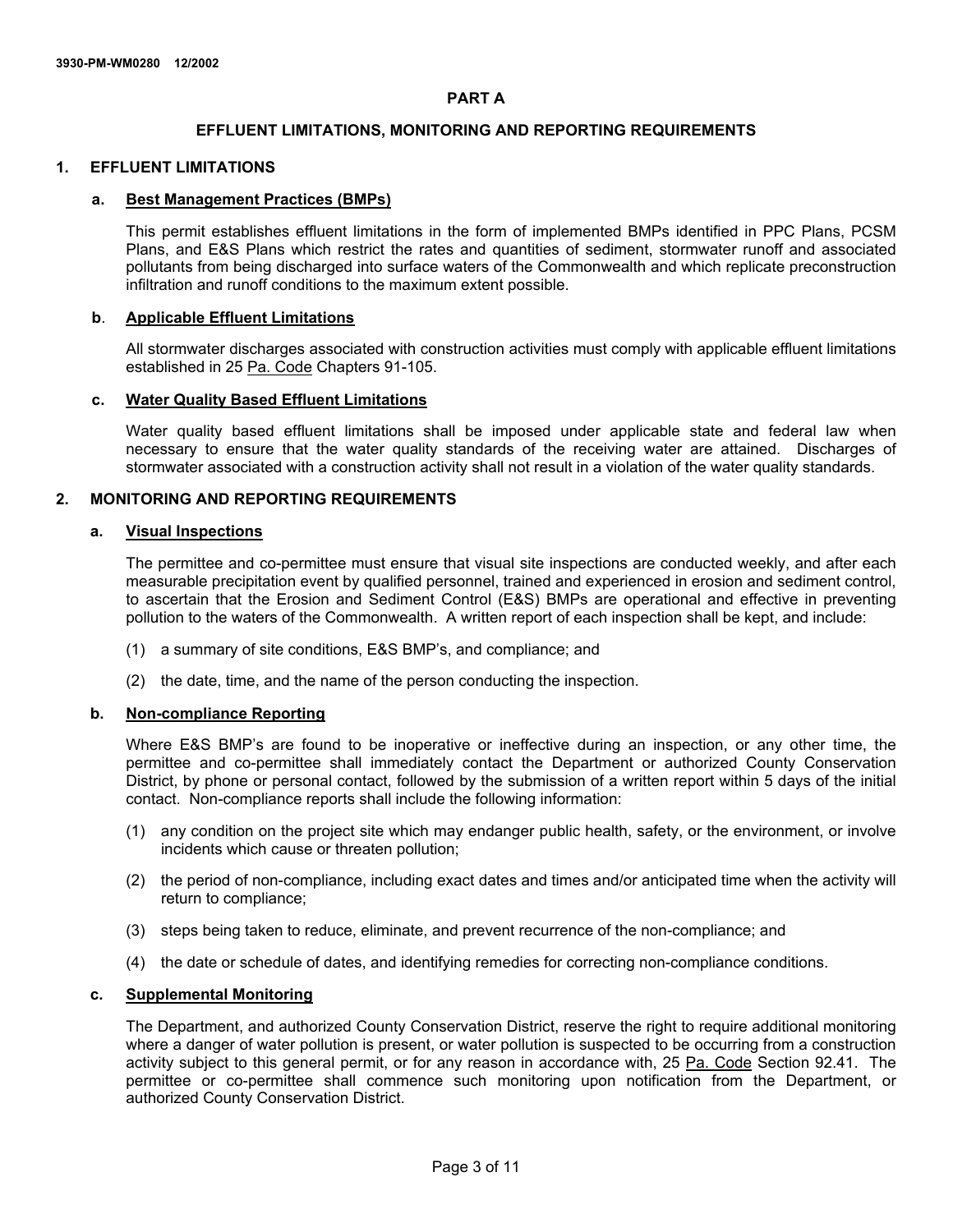#### **3. RECORD KEEPING**

#### **a. Retention of Records**

The permittee and co-permittee shall retain records of all monitoring information including copies of all monitoring and inspection reports required by this permit, and records of data used to complete the Notice of Intent for this permit, for a period of three years from the date of the termination of coverage under this permit.

#### **b. Reporting of Monitoring Reports**

Monitoring results shall be submitted to the Department, or authorized County Conservation District upon request.

# **4. DISCHARGES CONSISTENT WITH TERMS AND CONDITIONS OF THE PERMIT**

All discharges authorized by this NPDES permit shall be consistent with the terms and conditions of the permit.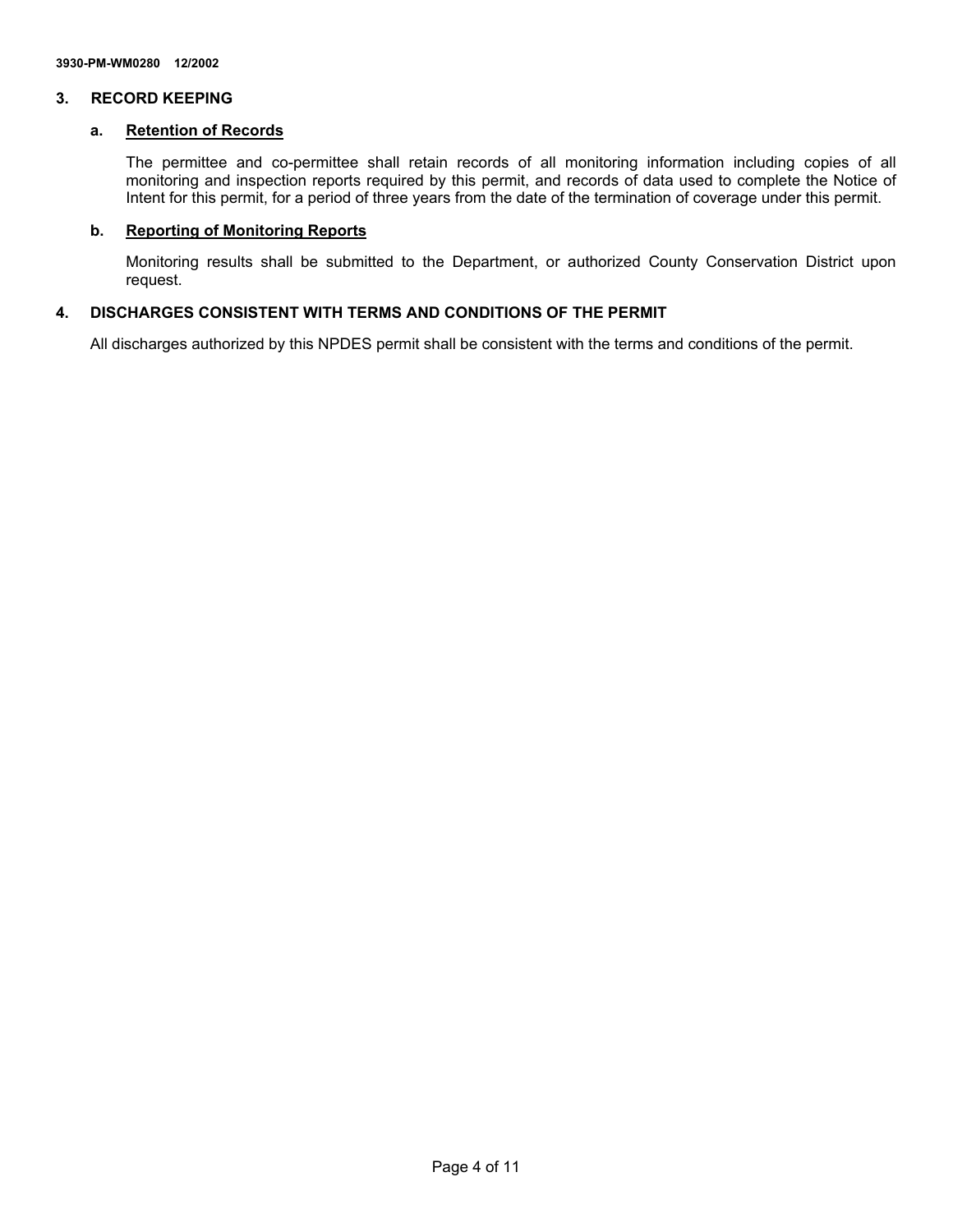#### **PART B**

# **STANDARD CONDITIONS**

#### **1. MANAGEMENT REQUIREMENTS**

#### **a. Permit Modification, Termination, or Revocation and Reissuance**

(1) This permit may be modified, suspended, revoked and reissued, or terminated during its term for any of the causes specified in 25 Pa. Code Chapter 92.

The Department may modify, revoke, suspend, or terminate previously issued coverage under this general NPDES permit, and require the stormwater discharger to apply for and obtain an Individual NPDES permit in accordance with 25 Pa. Code Chapter 92.

- (2) The filing of a request by the permittee or co-permittee for a permit or coverage modification, revocation and reissuance, or termination, or a notification of planned changes or anticipated non-compliance, does not stay any permit condition.
- (3) Permit modification or revocation will be conducted according to 25 Pa. Code Chapter 92.

#### **b. Duty to Provide Information**

- (1) The permittee or co-permittee shall furnish to the Department, or authorized County Conservation District, within 30 days of the date of request, any information that the Department may request to determine whether cause exists for modifying, revoking and reissuing, or terminating this permit or coverage approved under this permit, or to determine compliance with this permit.
- (2) The permittee or co-permittee shall furnish, upon request, to the Department, or authorized County Conservation District, copies of records required to be kept by this permit.
- (3) When the permittee or co-permittee becomes aware that he or she failed to submit any relevant facts or submitted incorrect information in the NOI, PPC Plan, E&S Plan, PCSM Plan or in any other report to the Department, or authorized County Conservation District, the permittee or co-permittee shall promptly submit or correct such facts or information.
- (4) The permittee or co-permittee shall give seven calendar days advance notice to the Department, or authorized County Conservation District, of any planned physical alterations or additions to the permitted facility which could, in any way, substantially affect the quality and/or quantity of stormwater discharged from the activity.

#### **c. Signatory Requirements**

Documents required, submitted, or maintained under this permit shall be signed in accordance with the following:

- (1) Notices of Intent, Transferree/Co-permittee Form, and Notices of Termination.
	- (a) Corporations: (1) a president, secretary, treasurer, or vice-president of the corporation in charge of a principal business function, or any other person who performs similar policy or decision-making functions for the corporation; or (2) the manager of one or more manufacturing, production or operating facilities, if authority to sign documents has been assigned or delegated to the manager in accordance with corporate procedures;
	- (b) Partnerships or sole proprietorships: a general partner or the proprietor, respectively; or
	- (c) Municipalities, State, Federal, or other public agencies: either a principal executive officer or ranking elected official; (1) the chief executive officer of the agency, or (2) a senior executive officer having responsibility for the overall operations of a principal geographic unit of the agency (e.g., Regional Administrators of EPA).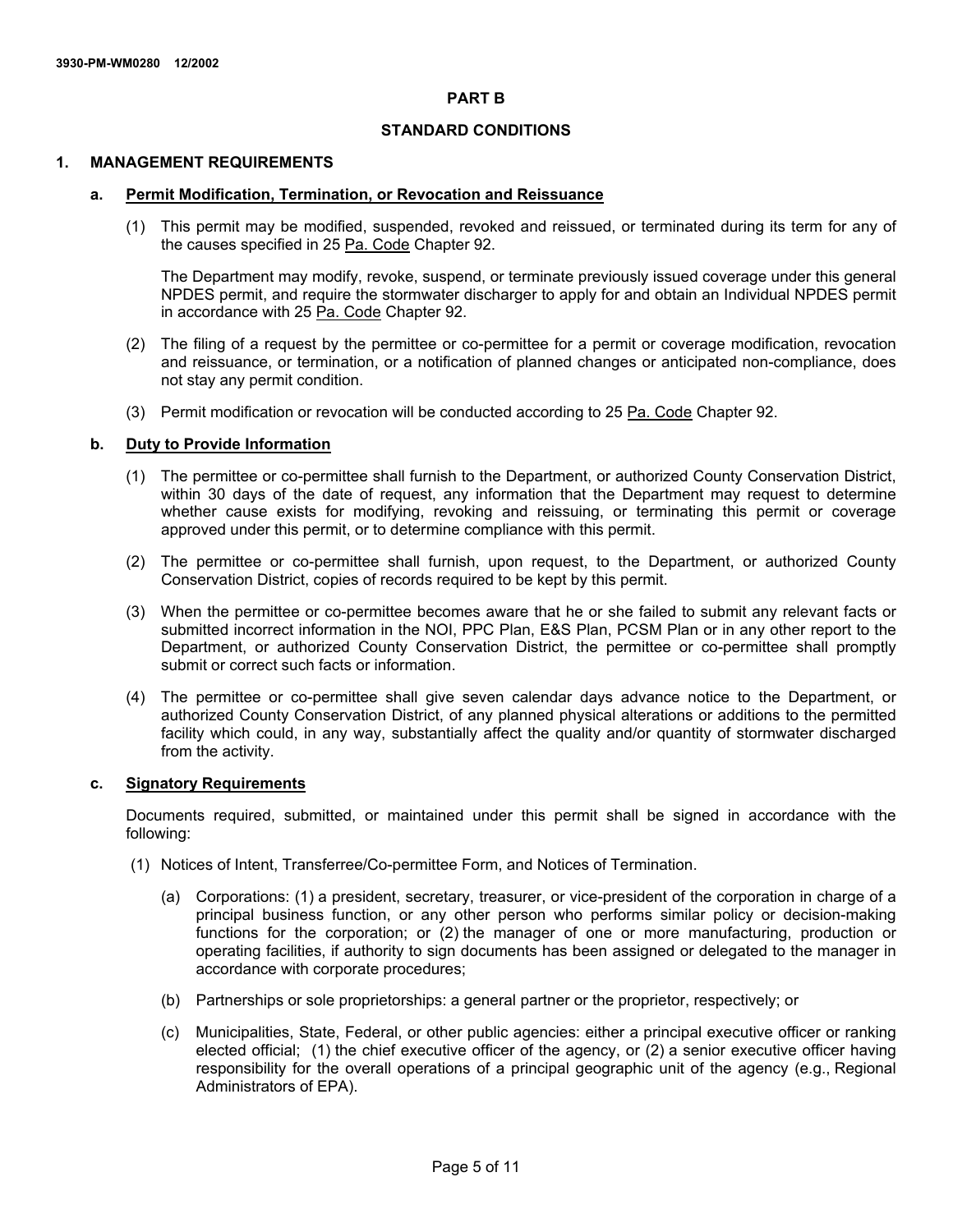- (2) All reports, plans, documents, and other information required by the permit or requested by the Department, or authorized County Conservation District, shall be signed by the permittee or co-permittee, or by a duly authorized representative of the permittee or co-permittee.
- (3) If there is a change in the duly authorized representative of the permittee or co-permittee, respectively, the permittee or co-permittee shall notify the Department or authorized County Conservation District within 30 days of the change.

#### **d. Transfer of Ownership or Control**

- (1) This permit is not transferable to any person except after notice to the Department, or authorized County Conservation District.
	- (a) In the event of any pending change in control or ownership of facilities from which the authorized discharges emanate, the permittee or co-permittee shall notify the Department, or authorized County Conservation District, using the form entitled "Transferee/Co-permittee Application" of such pending change at least 30 days prior to the change in ownership or control.
	- (b) The Transferee/Co-permittee Application form shall be accompanied by a written agreement between the existing permittee and the new owner or operator stating that the existing permittee shall be liable for violations of the permit up to and until the date of coverage transfer and that the new owner or operator shall be jointly and individually liable for permit violations under the permit from that date on.
	- (c) After receipt of the required documentation, the Department, or authorized County Conservation District, shall notify the existing permittee and the new owner or controller of its decision concerning approval of the transfer. Such requests shall be deemed approved unless the Department, or authorized County Conservation District, notifies the applicant otherwise within 30 days.
- (2) The Department or authorized County Conservation District may require the new owner or operator to apply for and obtain an Individual NPDES permit.
- (3) For purposes of this permit, operators shall include general contractors. If, prior to construction activities, the owner is the permittee and an operator/general contractor is later identified to become a co-permittee, the owner shall:
	- (a) Notify the Department, or authorized County Conservation District by submitting an administratively complete and acceptable Transferee/Co-permittee Application Form.
	- (b) After receipt of the documentation described in (a) above, the permit will be considered modified by the Department. For purposes of this permit, this modification is considered to be a minor permit modification.
	- (c) Monitoring reports and any other information requested under this permit shall reflect all changes to the permittee and the co-permittee name.

#### **e. Removed Substances**

Solids, sediments and other pollutants removed in the course of treatment or control of stormwater shall be disposed in accordance with federal and state law and regulations in order to prevent any pollutant in such materials from adversely affecting the environment.

#### **f. Facilities Construction, Operation, and Maintenance**

The permittee and co-permittee are responsible for the design and installation of the BMPs identified in the E & S Plan, PPC Plan and PCSM Plan, and for the operation and maintenance of the BMPs identified in the E & S and PPC Plans.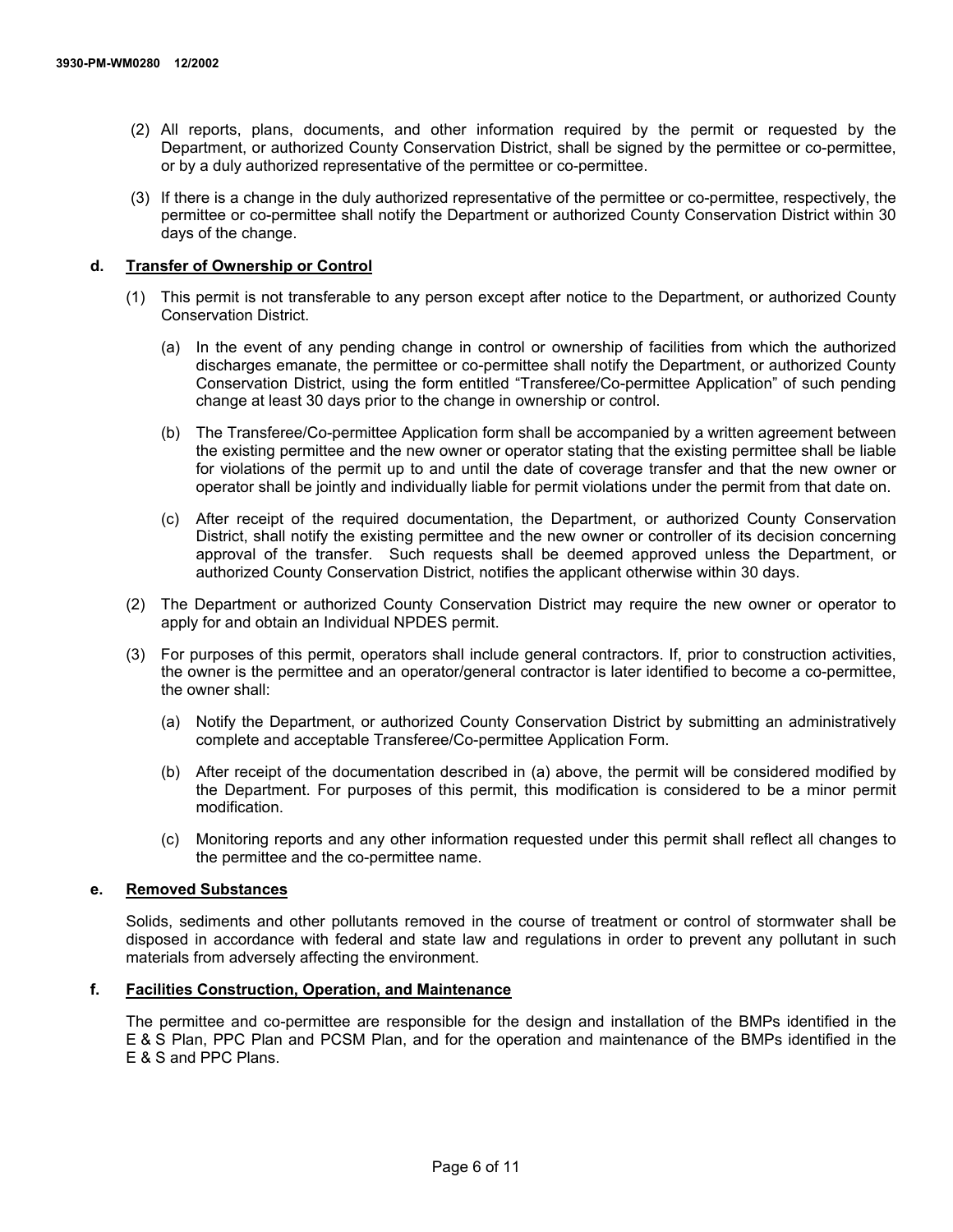# **g. Adverse Impact**

The permittee and co-permittee shall take all reasonable steps to minimize or prevent any discharge in violation of this permit which has a reasonable likelihood of adversely affecting human health or the environment.

# **h. Reduction, Loss, or Failure of the BMPs**

Upon reduction, loss or failure of the BMPs, the permittee and co-permittee shall take immediate action to restore the BMPs or provide an alternative method of treatment.

# **i. Termination of Coverage**

Notice of Termination. Where all stormwater discharges associated with construction activity that are authorized by this permit are eliminated, and BMPs identified in the PCSM Plan have been installed, the permittee or co-permittee of the facility must submit a Notice of Termination (NOT) form that is signed in accordance with Part B.1.c. (Signatory Requirements) of this permit. All letters certifying discharge termination are to be sent to the Department, or the authorized County Conservation District.

# **2. COMPLIANCE RESPONSIBILITIES**

# **a. Duty to Comply**

The permittee and co-permittee must comply with all terms and conditions of this general permit. Any permit non-compliance constitutes a violation of the Pennsylvania Clean Streams Law and the federal Clean Water Act and is grounds for enforcement action; for permit termination, revocation and reissuance, or modification; or for denial of a permit or permit renewal.

# **b. Penalties for Violations of Permit Conditions**

The permittee and co-permittee may be subject to criminal and/or civil penalties for violations of the terms and conditions of this general permit under Section 602 and 605 of the Clean Streams Law, 35 P.S. Sections 691.602 and 691.605, and under the Clean Water Act as specified in 40 C.F.R. Sections 122.41(a)(2) and (3), which are incorporated by reference.

# **c. Need to Halt or Reduce Activity Not a Defense**

The permittee or co-permittee may not use as a defense in an enforcement action that it would have been necessary to halt or reduce the permitted activity to maintain compliance with the conditions of this permit.

#### **d. Penalties and Liability**

Nothing in this permit shall be construed to preclude the institution of any legal action or relieve the permittee or co-permittee from any responsibilities, liabilities, or penalties to which the permittee is or may be subject under Section 311 of the CWA (33 U.S.C. §1321) or Section 106 of CERCLA.

#### **e. Property Rights**

This permit does not convey any property rights of any sort, nor any exclusive privileges, nor does it authorize any injury to private property nor any invasion of personal rights, nor any infringement of Federal, State or local laws or regulations.

# **f. Severability**

The provisions of this permit are severable, and if any provision of this permit, or the application of any provision of this permit to any circumstance, is held invalid, the application of such provision to other circumstances, and the remainder of this permit shall not be affected thereby.

# **g. Other Laws**

Nothing in this permit shall be construed to preclude the institution of any legal action or relieve the permittee or co-permittee from any responsibilities, liabilities, or penalties established pursuant to any applicable State law or regulation under authority preserved by Section 510 of the Clean Water Act.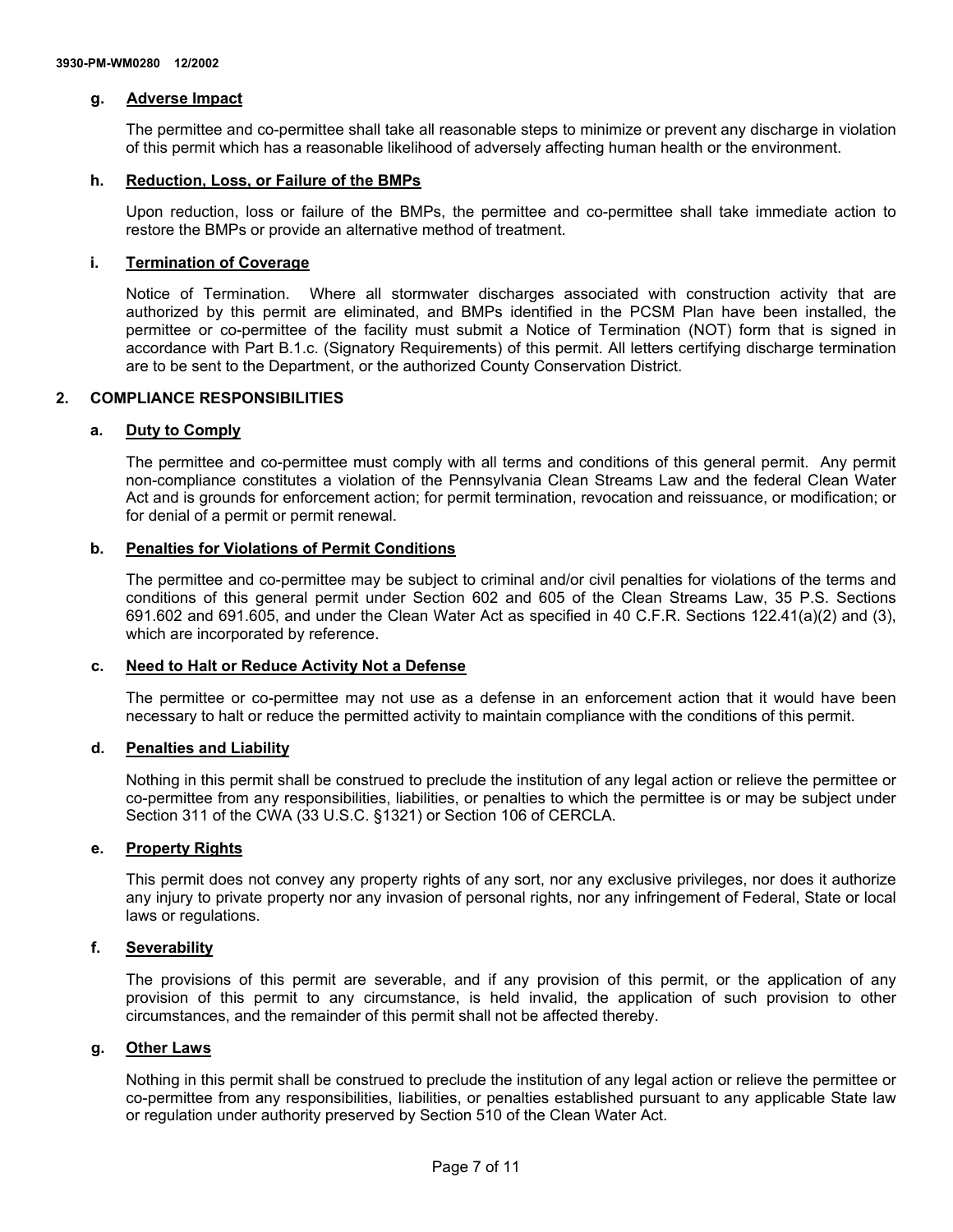# **h. Right of Entry**

Pursuant to Sections 5(b) and 305 of the Pennsylvania Clean Streams Law (35 P.S. §§691.5(b) and 691.305) and 25 Pa. Code Chapter 92, and §1917-A of the Administrative Code, the permittee and co-permittee shall allow the head of the Department, the EPA Regional Administrator, and/or an authorized representative of EPA, DEP, County Conservation District or, in the case of a facility which discharges to a municipal separate storm sewer, an authorized representative of the municipal operator or the separate storm sewer receiving the discharge, upon the presentation of credentials and other documents, as may be required by law, to:

- (1) Enter upon the permittee's or co-permittee's premises where a regulated facility or activity is located or conducted or where records must be kept under the conditions of this permit;
- (2) Have access to and copy at reasonable times, any records that must be kept under the terms and conditions of this permit;
- (3) Inspect any facilities or equipment (including monitoring and control equipment); and
- (4) Observe or sample any discharge of stormwater.

# **i. Availability of Reports.**

Except for data determined to be confidential under Section 607 of the Clean Streams Law, (35 P.S. §691.607) all reports prepared in accordance with the terms of this permit shall be available for public inspection at the offices of the Department or authorized County Conservation District. As required by the Clean Water Act, the Clean Streams Laws, and 25 Pa. Code, Chapter 92 of the Department's regulations, permit applications, permits, and other documents related to this permit shall not be considered confidential.

# **j. Penalties for Falsification of Reports**

Section 309(c)(4) of the Clean Water Act provides that any person who knowingly makes any false material statement, representation, or certification in any record or other document submitted or required to be maintained under this permit, including reports of compliance or non-compliance shall, upon conviction, be punished by a fine of not more than \$10,000, or by imprisonment for not more than 2 years, or by both. In addition, criminal sanctions are set forth for false swearing and unsworn falsification at 18 Pa. C.S. §§4903- 4904.

# **3. DEFINITIONS**

**Authorized County Conservation District** – For purposes of this permit, shall generally mean the local County Conservation District that has entered into a delegation agreement with the Department to administer the NPDES Program for Stormwater Discharges Associated with Construction Activities. The Department retains program administration and enforcement if the local County Conservation District is not delegated.

**Best Management Practices (BMPs)** – Activities, facilities, measures, or procedures used to protect, maintain, reclaim and restore the quality of waters, and existing and designated uses within this Commonwealth. BMPs include PPC Plans, E&S Plans, PCSM Plans, Storm Water Management Act Plans, and other treatment requirements, operating procedures, and practices to control project site runoff, spillage or leaks, and other drainage from the construction activity.

**Co-Permittee** –A discharger of stormwater associated with construction activity who is jointly and individually responsible for compliance with all conditions of a permit and applicable laws with another entity for discharges to surface waters of the Commonwealth from their construction activity.

**Department** – The Department of Environmental Protection ("DEP") of the Commonwealth.

**Director** – The Director of the Bureau of Watershed Management, or any authorized employee thereof.

**Erosion and Sediment Control Plan ("E&S Plan") –** A site-specific plan identifying BMPs to minimize accelerated erosion and sedimentation and which meets the requirements of 25 Pa. Code Chapter 102 Rules and Regulations.

**Municipality** – Any county, city, borough, town, township, school district, institution or any authority created by one or more of the foregoing.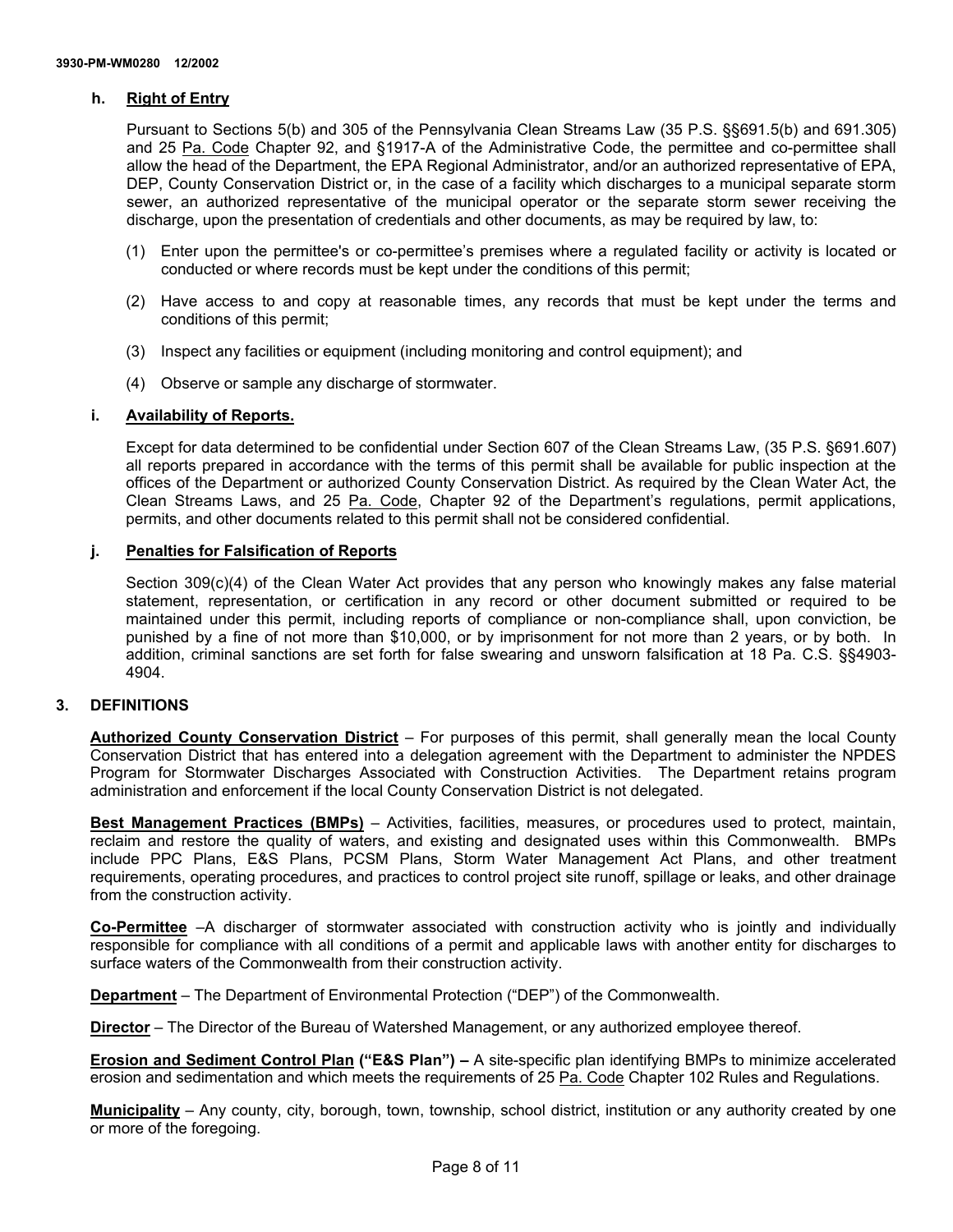**NOI** – "The Notice of Intent for Coverage under the Pennsylvania General Permit for Discharges of Stormwater Associated with Construction Activities (PAG-2)."

**Owner** - A person who holds legal title to the land subject to construction activity. This term also includes the person(s) who held legal title to the land subject to construction activity at the time such activity was commenced on a site.

**Permanent Stabilization** – Long-term protection of soil and water resources from accelerated erosion.

**Person** – Any natural person, partnership, association, corporation, business organization, or any agency, instrumentality or entity of Federal or State Government. Whenever used in any clause prescribing and imposing a penalty, or imposing a fine or imprisonment or both, the term "person" shall not exclude the members of an association and the directors, officers, or agents of a corporation.

**Point Source** - Any discernable, confined and discrete conveyance, including, but not limited to, any pipe, ditch, channel, tunnel, conduit, well, discrete fissure, container, rolling stock, CAFO, landfill leachate collection system, or vessel or other floating craft, from which pollutants are or may be discharged.

**Preparedness, Prevention and Contingency Plan (PPC Plan)** – A written plan that identifies an emergency response program, material and waste inventory, spill and leak prevention and response, inspection program, housekeeping program, security and external factors, developed and implemented at the construction site to control potential discharges of pollutants other than sediment into waters of the Commonwealth. Potential pollutants at construction activities can include, but are not limited to pesticides, fertilizers, lime, petrochemicals, constructionrelated chemicals and solvents, wastewater, wash water, core drilling wastewater, cement, sanitary wastes or hazardous wastes.

**Post Construction Stormwater Management Plan (PCSM Plan)** – A site specific plan identifying BMPs to manage stormwater runoff after construction activities have ended and the project site permanently stabilized to protect and maintain existing and designated uses. The PCSMP must contain a written narrative, including calculations or measurements, and justifications for each BMP. The BMPs should be designed to maximize infiltration technologies, minimize point source discharges to surface waters, preserve the integrity of stream channels, and protect the physical, biological and chemical qualities of the receiving water.

**Runoff Coefficient** – The fraction of total rainfall that will appear at the conveyance as runoff.

**Stabilization** – The proper placing, grading, constructing reinforcing, lining, and covering of soil, rock or earth to insure its resistance to erosion, sliding or other movement.

**Stormwater** – Stormwater runoff, snow melt runoff, and surface runoff and drainage.

**Stormwater Associated with Construction Activity** – The discharge into surface waters of the Commonwealth, municipal separate storm sewers, or non-municipal separate storm sewers from any conveyance which is used for collecting and conveying stormwater and which is related to construction activities. Construction activities include clearing, grading, and excavation activities. The term does not include non-point source stormwater discharges from silvicultural activities.

**Surface Waters of the Commonwealth** – Any and all rivers, streams, creeks, rivulets, impoundments, ditches, watercourses, storm sewers, lakes, dammed water, ponds, springs, wetlands and all other bodies or channels of conveyance of surface water, or parts thereof, whether natural or artificial, within or on the boundaries of this Commonwealth.

**Wetlands** – Areas that are inundated or saturated by surface water or groundwater at a frequency and duration sufficient to support, and that under normal circumstances do support, a prevalence of vegetation typically adapted for life in saturated soil conditions, including swamps, marshes, bogs and similar areas.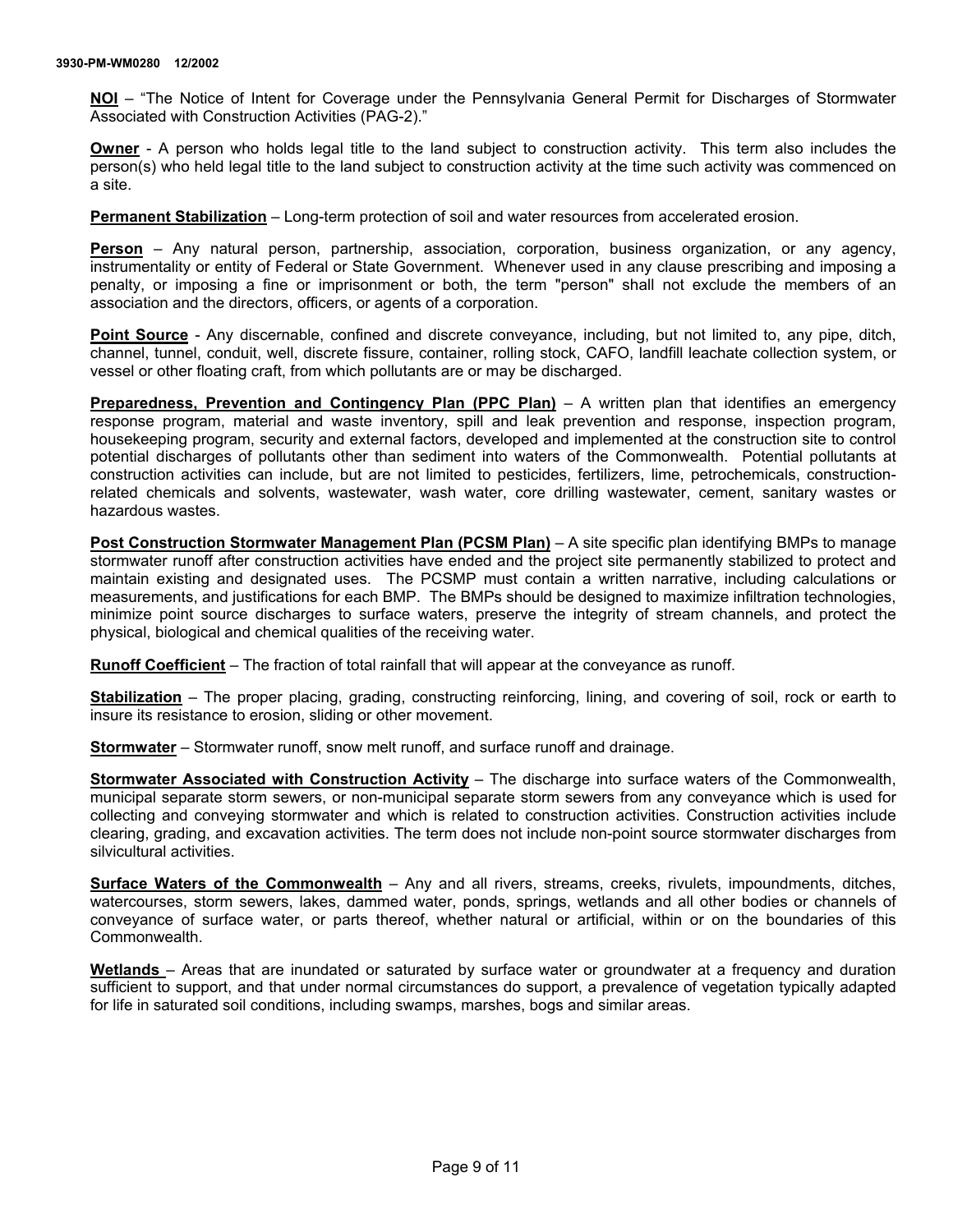#### **PART C**

# **OTHER CONDITIONS**

# **1. PROHIBITION OF NON-STORMWATER DISCHARGES**

All discharges covered by this permit shall be composed entirely of stormwater. Discharges of material other than stormwater must be in compliance with an NPDES permit (other than this permit) issued for the discharge. Discharge of sewage or industrial waste (other than sediment under this permit) to an erosion and sediment control BMP is not permitted.

The discharger may not discharge floating materials, oil grease, scum, foam, sheen and substances which produce odor, taste, turbidity, or settle to form deposits in concentrations or amounts sufficient to be, or create a danger of being, inimical to the water uses to be protected or to human, animal, plant or aquatic life.

#### **2. EROSION AND SEDIMENT CONTROL PLANS**

- a. An E&S Plan, must be prepared, developed, and implemented for each activity covered by this permit in accordance with the Department's Chapter 102 Rules and Regulations, and Department guidance. Each E & S plan must be submitted to the Department or authorized County Conservation District. The BMPs shall be designed to minimize the potential for accelerated erosion and sedimentation in order to protect, maintain, reclaim and restore water quality and existing and designated uses. Various BMPs and their design standards are listed in the Erosion and Sediment Pollution Control Program Manual (#363-2134-008). The manual is available from the Department or Authorized County Conservation District, or can be downloaded from the Department website www.dep.state.pa.us. E&S Plans, BMPs, and revisions thereto, which meet the requirements of 25 Pa Code Chapter 102, are conditions of this permit and incorporated by reference.
- b. E&S Plans required under this permit are considered reports that shall be available to the public under Section 607 of the Clean Streams Law, and 25 Pa. Code, Chapter 92 of the Department's regulations. The owner or operator of a facility with stormwater discharges covered by this permit shall make E & S plans available to the public upon request. E&S Plans must be made available at the site of the construction activity at all times.
- c. The staging of earth disturbance activities and maintenance requirements contained in the E&S Plan must be followed.

# **3. RECYCLING AND DISPOSAL OF BUILDING MATERIALS AND WASTES**

All building materials and wastes must be removed from the site and recycled or disposed in accordance with the Department's Solid Waste Management Regulations at 25 Pa. Code §260.1 et seq., §271.1 et seq., and §287.1 et seq. No building material or wastes or unused building materials shall be burned, buried, dumped, or discharged at the site.

#### **4. PREPAREDNESS, PREVENTION AND CONTINGENCY PLANS**

If the potential exists for causing accidental pollution of air, land, or water, or for causing endangerment of public health and safety through accidental release of toxic, hazardous, or other polluting materials, the permittee or copermittee must develop a Preparedness, Prevention, and Contingency (PPC) Plan. The PPC Plan shall be developed in accordance with Department regulations. The PPC Plan shall identify areas which may include, but are not limited to, waste management areas, raw material storage areas, temporary and permanent spoils storage areas, maintenance areas, and any other areas that may have the potential to cause non-compliance with the terms and conditions of this permit due to the storage, handling, or disposal of any toxic or hazardous substances such as oil, gasoline, pesticides, herbicides, solvents, etc. BMP's shall be developed and implemented for each identified area. The PPC Plan shall be maintained on site at all times and shall be made available for review at the Department's or authorized County Conservation Districts' request.

# **5. POST CONSTRUCTION STORMWATER MANAGEMENT PLANS**

A PCSM Plan that identifies the BMPs to be installed to manage and treat the stormwater discharge to protect water quality after construction must be prepared and implemented. Such BMPs should be designed to maximize groundwater infiltration, to protect the structural integrity of the stream, and to protect and maintain existing and